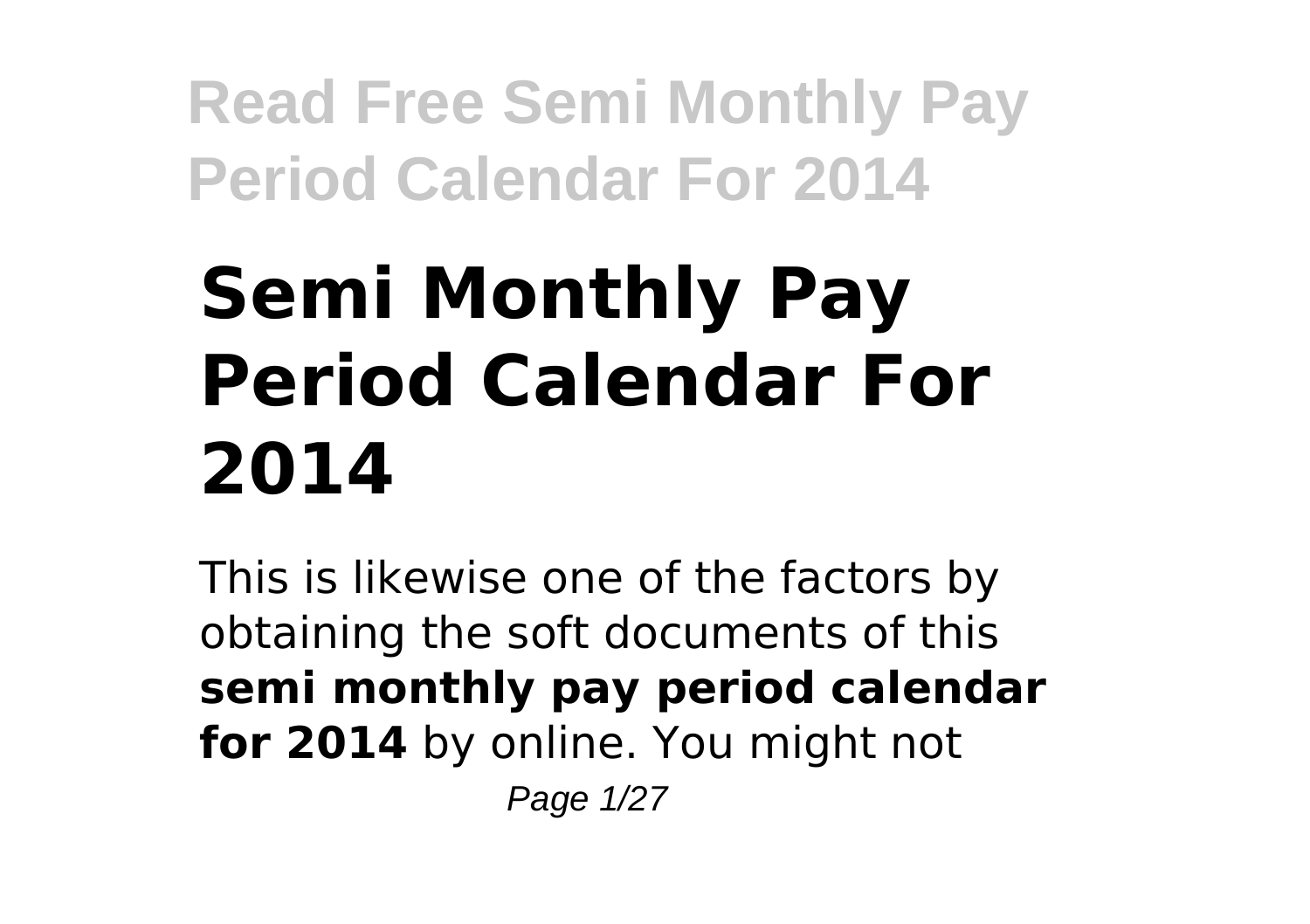require more grow old to spend to go to the books opening as well as search for them. In some cases, you likewise complete not discover the message semi monthly pay period calendar for 2014 that you are looking for. It will totally squander the time.

However below, bearing in mind you

Page 2/27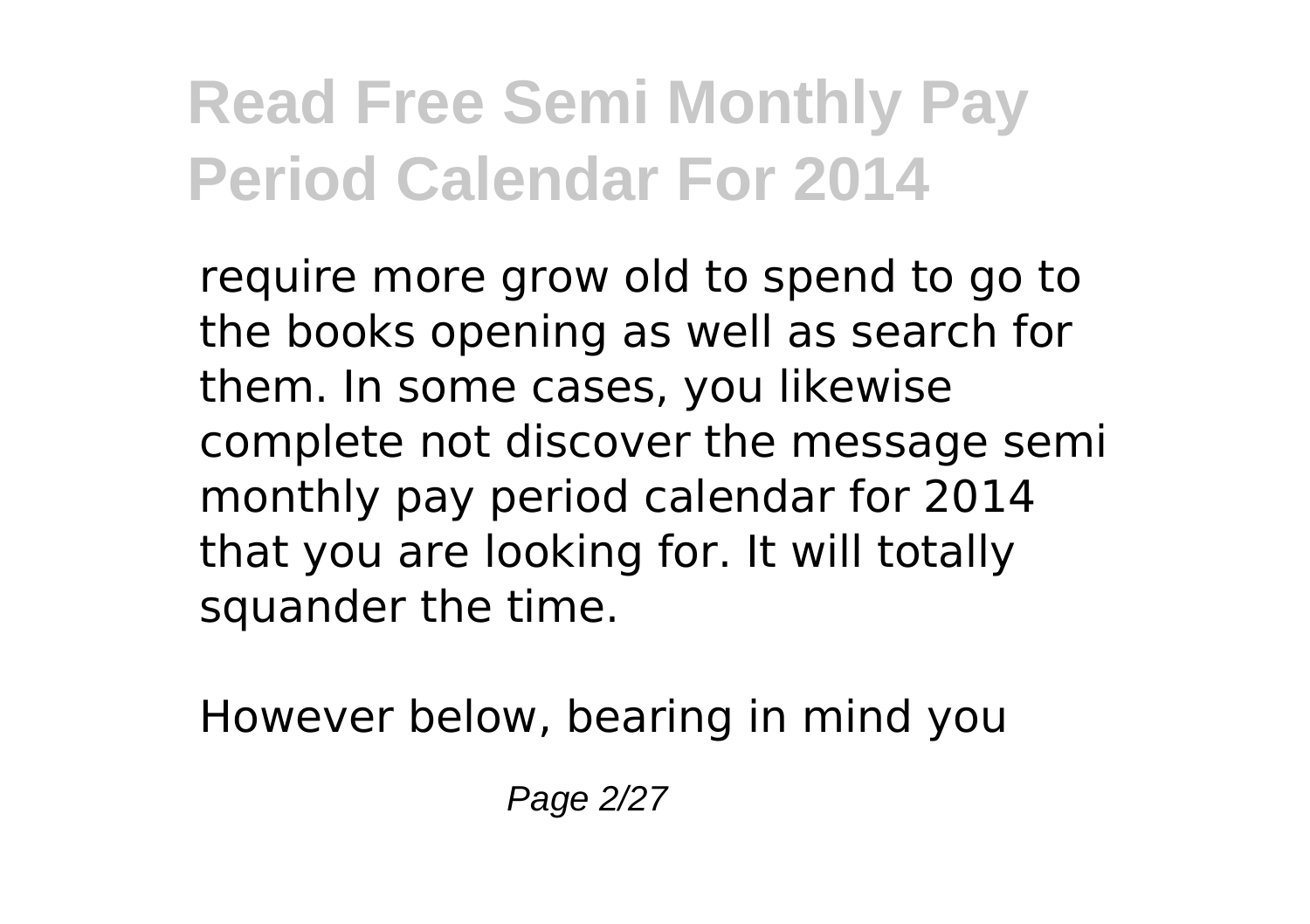visit this web page, it will be suitably certainly simple to get as skillfully as download lead semi monthly pay period calendar for 2014

It will not agree to many times as we tell before. You can get it though perform something else at house and even in your workplace. correspondingly easy!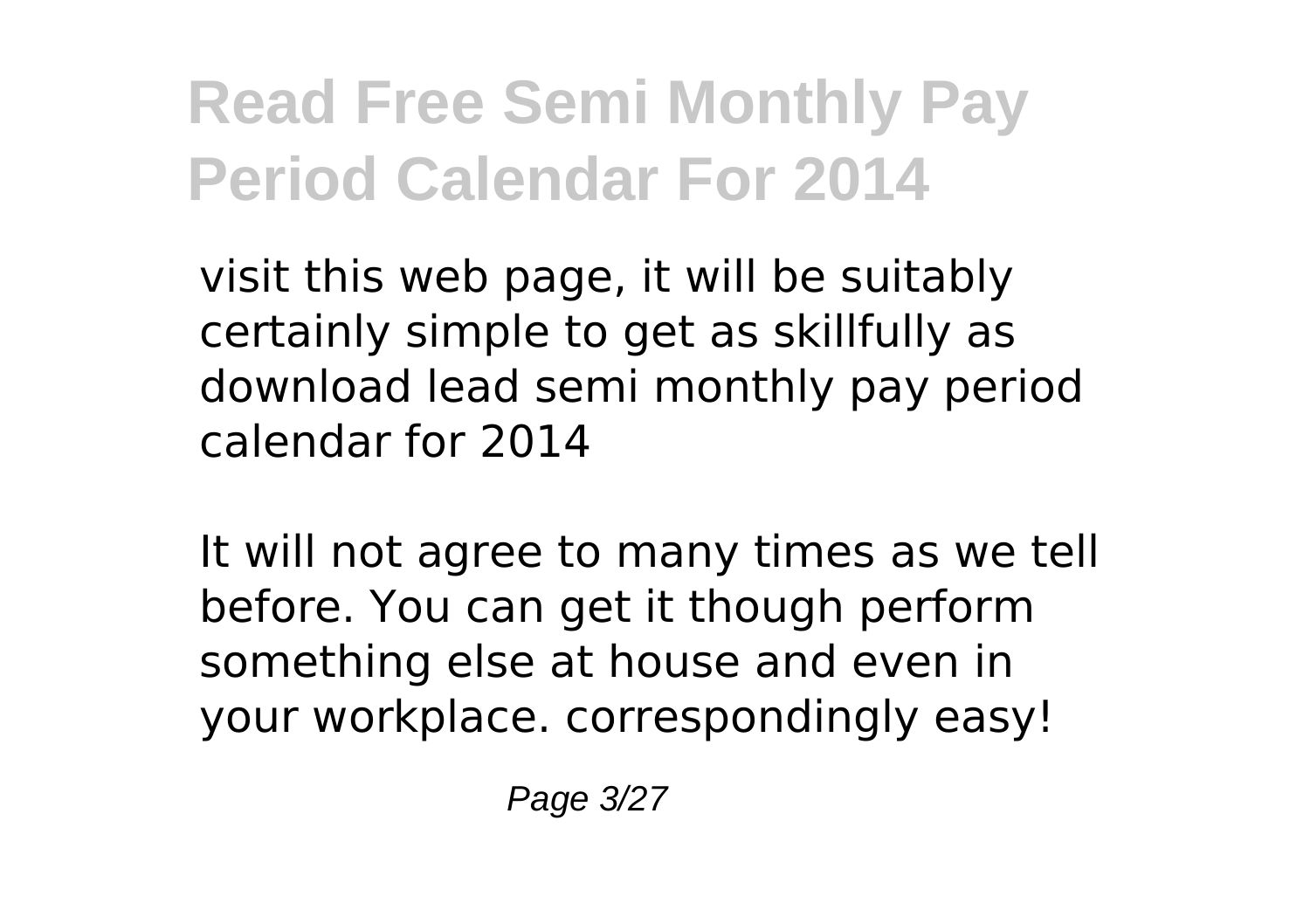So, are you question? Just exercise just what we allow below as without difficulty as review **semi monthly pay period calendar for 2014** what you like to read!

The Kindle Owners' Lending Library has hundreds of thousands of free Kindle books available directly from Amazon.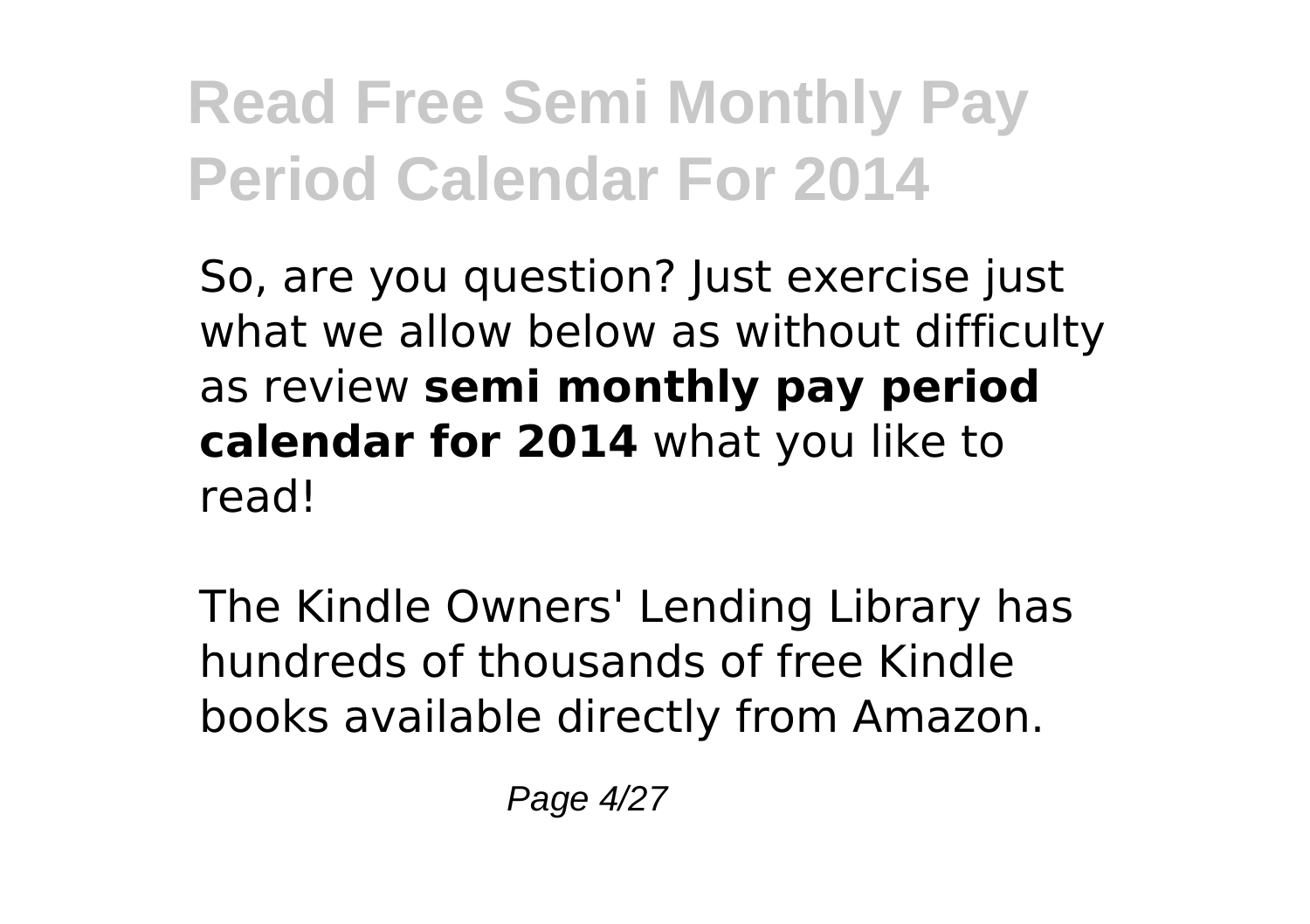This is a lending process, so you'll only be able to borrow the book, not keep it.

**Semi Monthly Pay Period Calendar** With a semi-monthly pay period, the employee receives 24 paychecks per year. This is the most common period used for salaried employees. Pay Period Leap Years. In some years, the calendar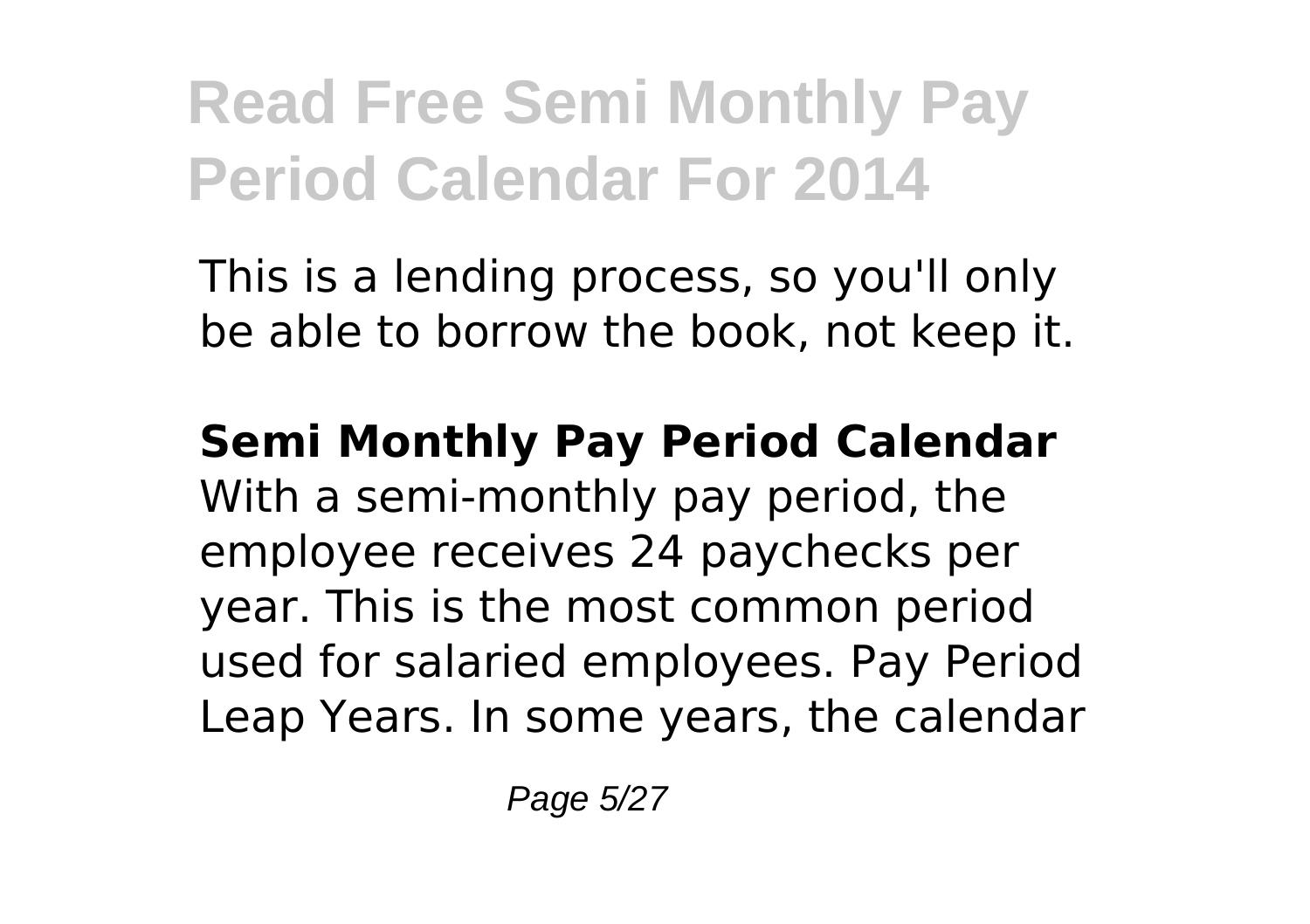calls for an extra pay period for certain employees. This is a "pay period leap year," and it affects salaried employees on a bi-weekly pay period. If the calendar lines up properly, the year will include a 27th pay period.

#### **2020 Pay Periods Calendar** Semi-Monthly Payroll Calendar. Hourly

Page 6/27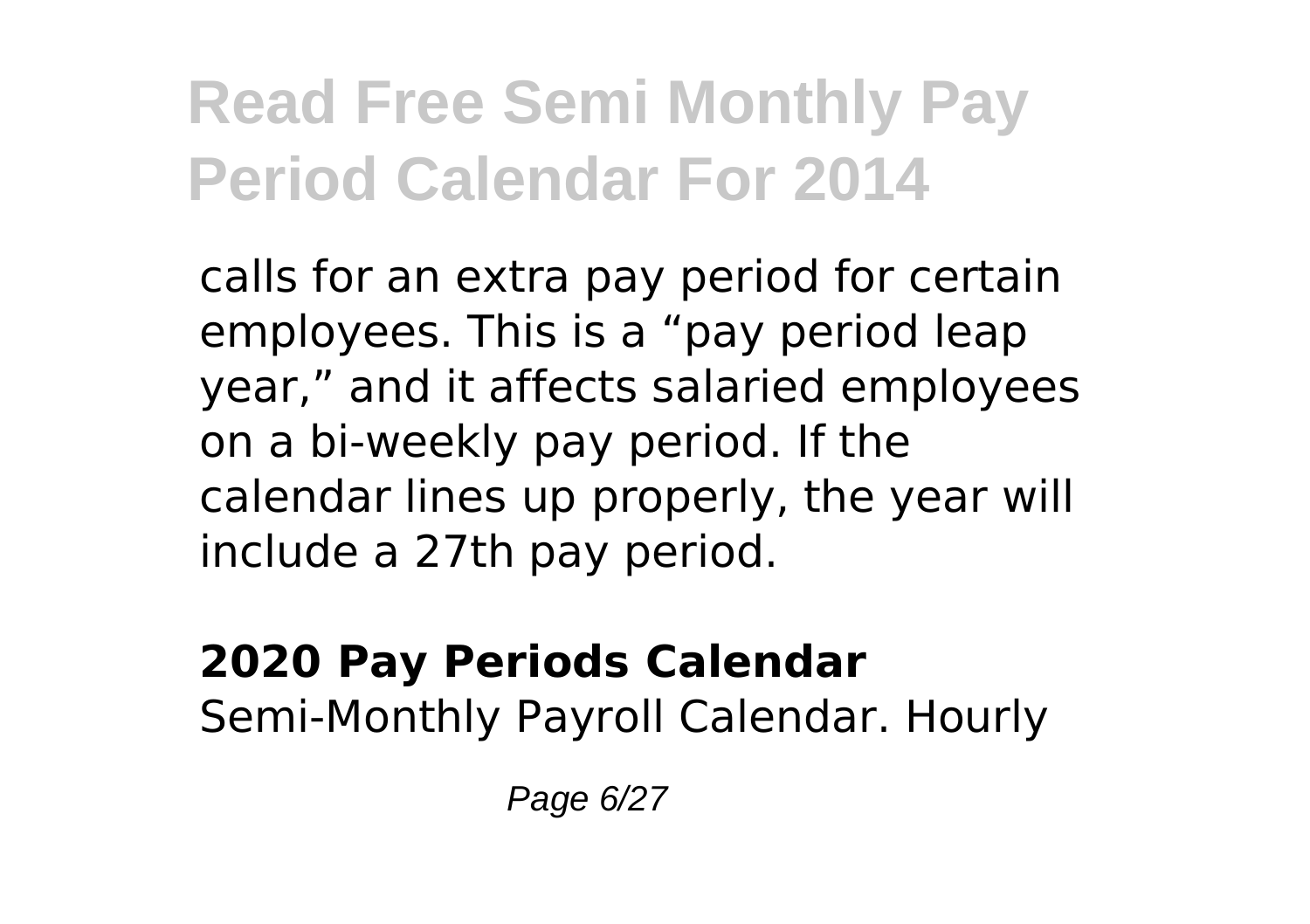employees are paid on semi-monthly basis as listed per the schedule below. All semi-monthly paydays are the 5th working day after the end of the pay period. Pay Period Beginning Date. Pay Period Ending Date.

#### **Monthly and Semi-Monthly Payroll Calendar**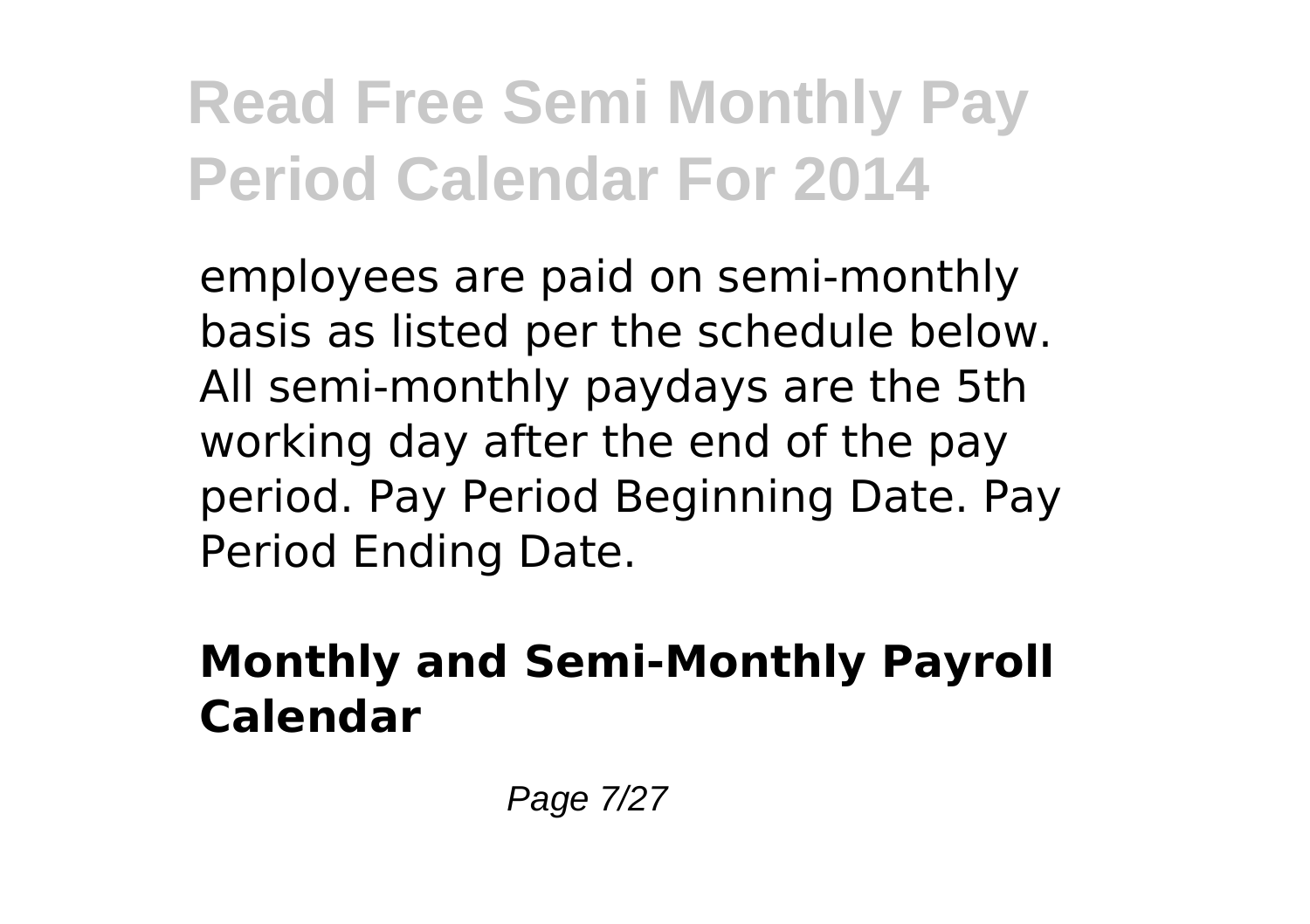Semimonthly Pay. Employers who choose this schedule can either pay their employees on the first and 15th of the month or on the 16th and last day of the month. Semimonthly pay has 24 pay periods and is most often used with salaried workers.

### **2020 Payroll Calendar | How Many**

Page 8/27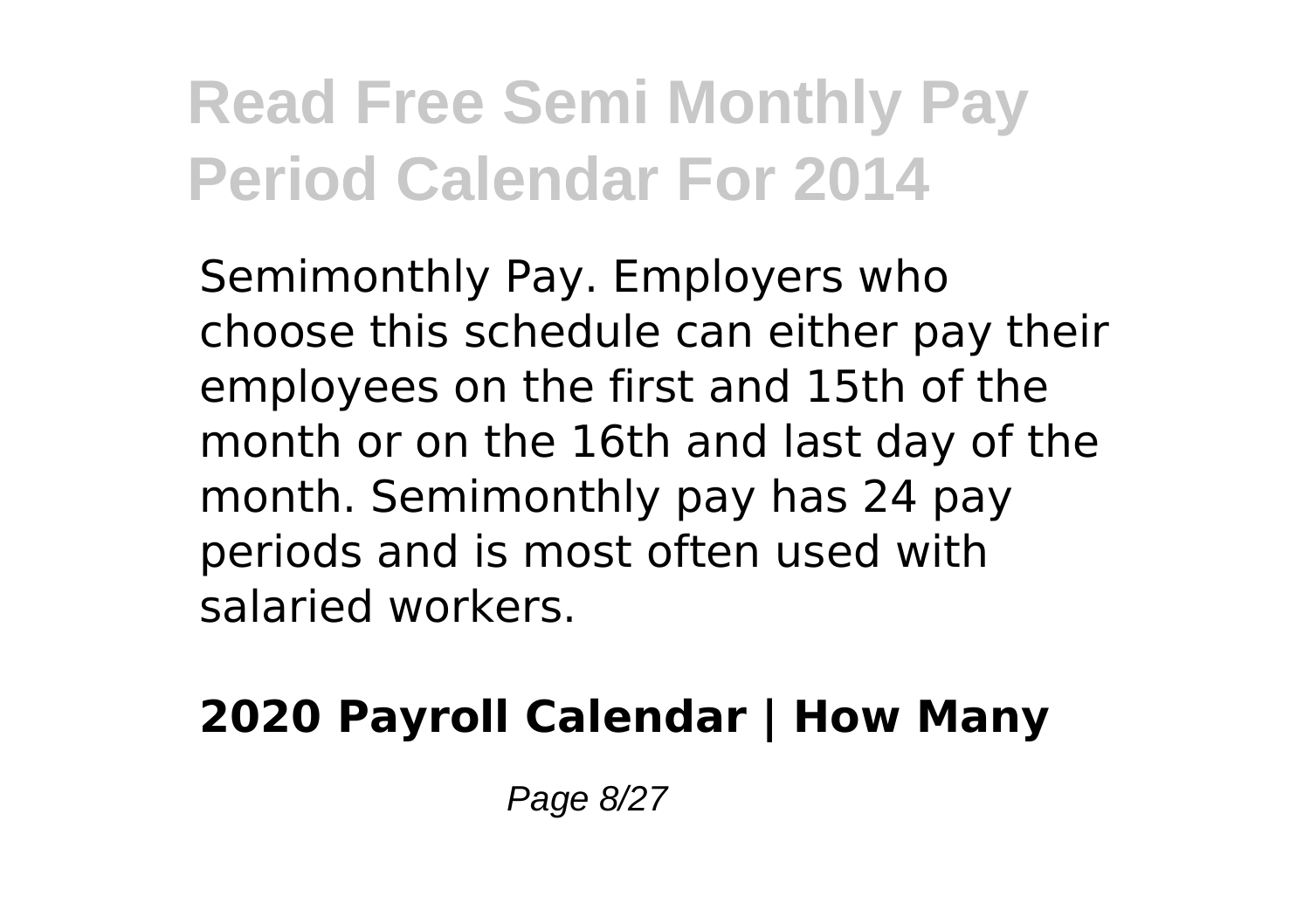**Pay Periods in a Year | ADP** 2020 2021 Payroll Calendar Pay Period Calendar 2020 Semi Monthly Payroll Calendar ADP Pay Period Calendar 2020 Semi Monthly, Payroll Calendar ADP Pay Period Calendar 2020 Semi Monthly 2021 Payroll Templates

### **Pay Period Calendar 2020 Semi**

Page 9/27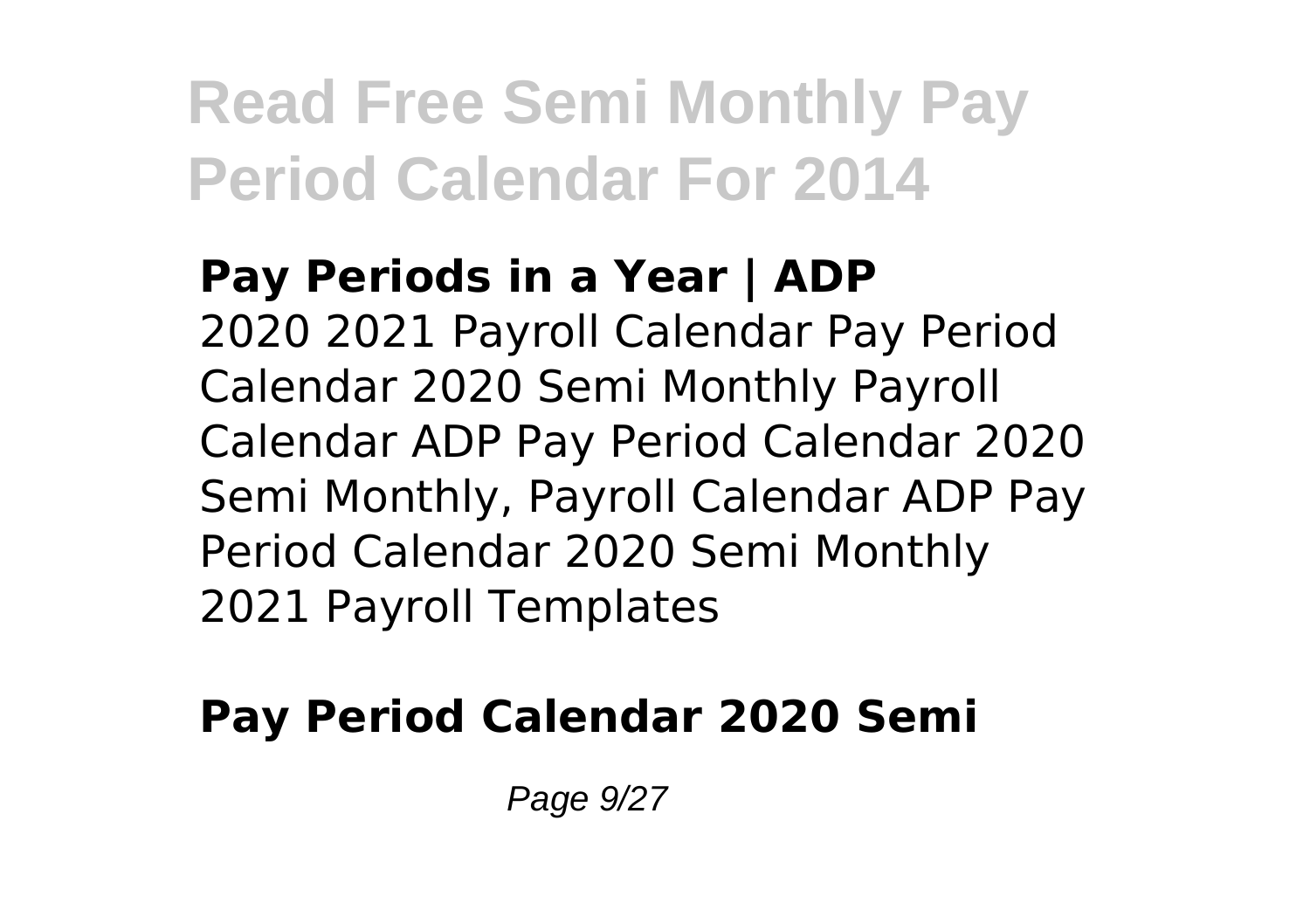**Monthly | Payroll Calendar 2020** Payroll\_ Calendar Calendar Year 2020 Semi-Monthly. Semi-Monthly employees are required to complete an electronic leave report every pay period, but are not required to complete an electronic time sheet. They are paid on the 15th and last day of each month. If the scheduled pay day falls on Saturday,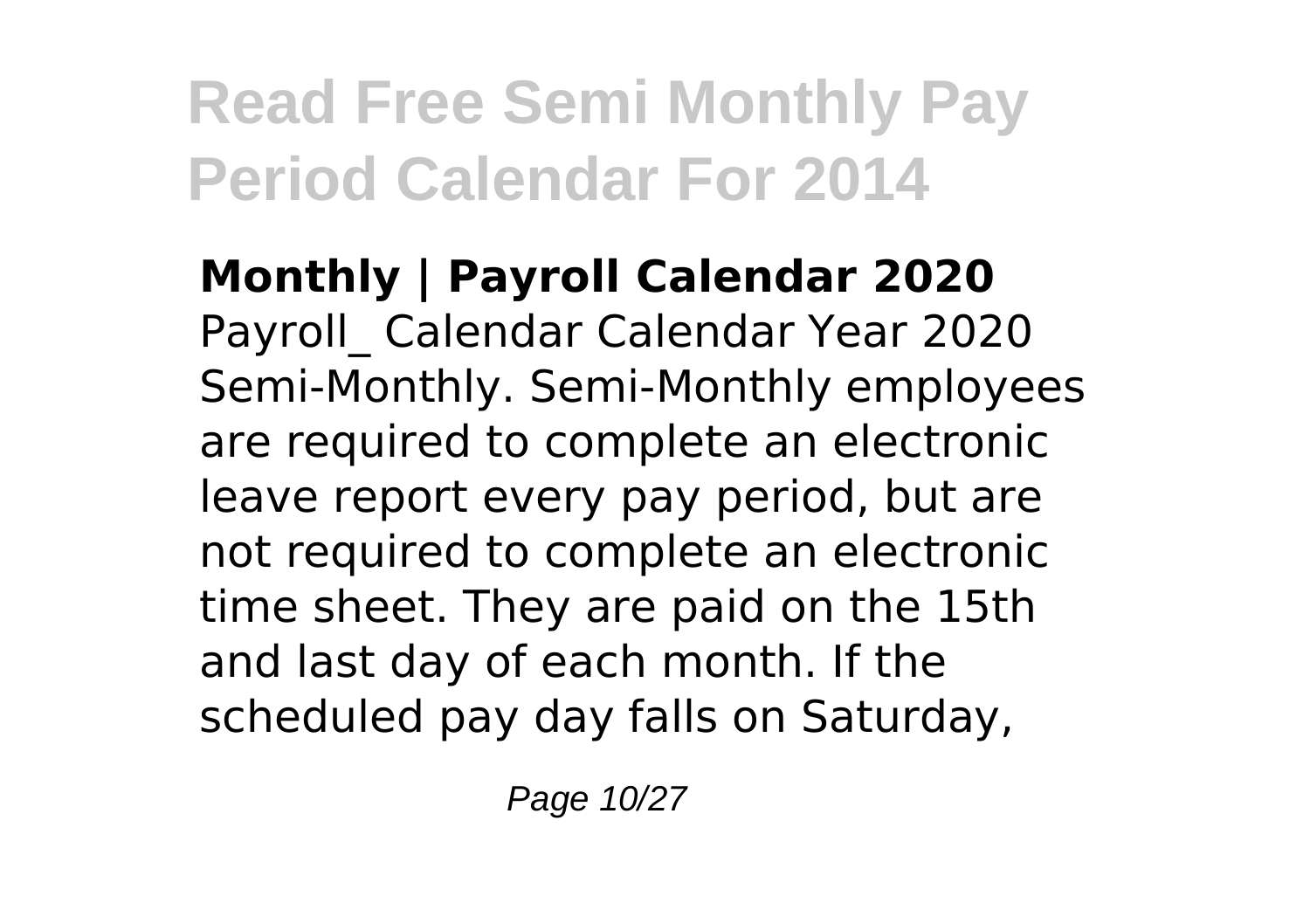Sunday, or a University holiday the employees will be paid on the prior workday.

### **Payroll Calendar Year 2020 Semi-Monthly - YSU**

Semi-monthly pay periods - Similar to biweekly, except semi-monthly is usually a 86.67 hour work period (before

Page 11/27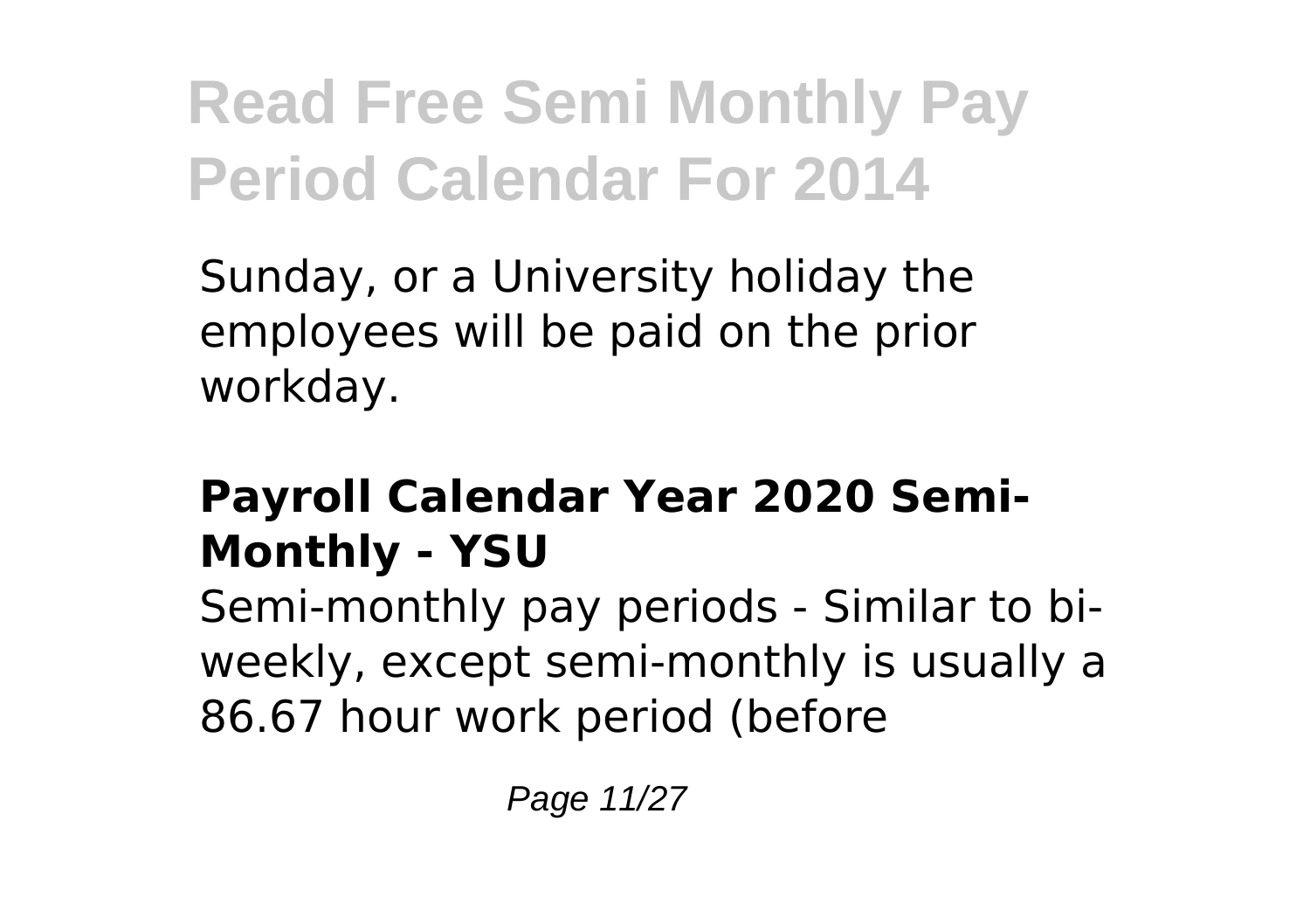overtime). Pay days typically include the 1st and 15th of every month or 15th and 30 of each month. Pros: Lower payroll processing costs, payment schedule is easier, popular option for larger organizations.

#### **How to Set Up Pay Periods to Work With Pay Dates | OnTheClock**

Page 12/27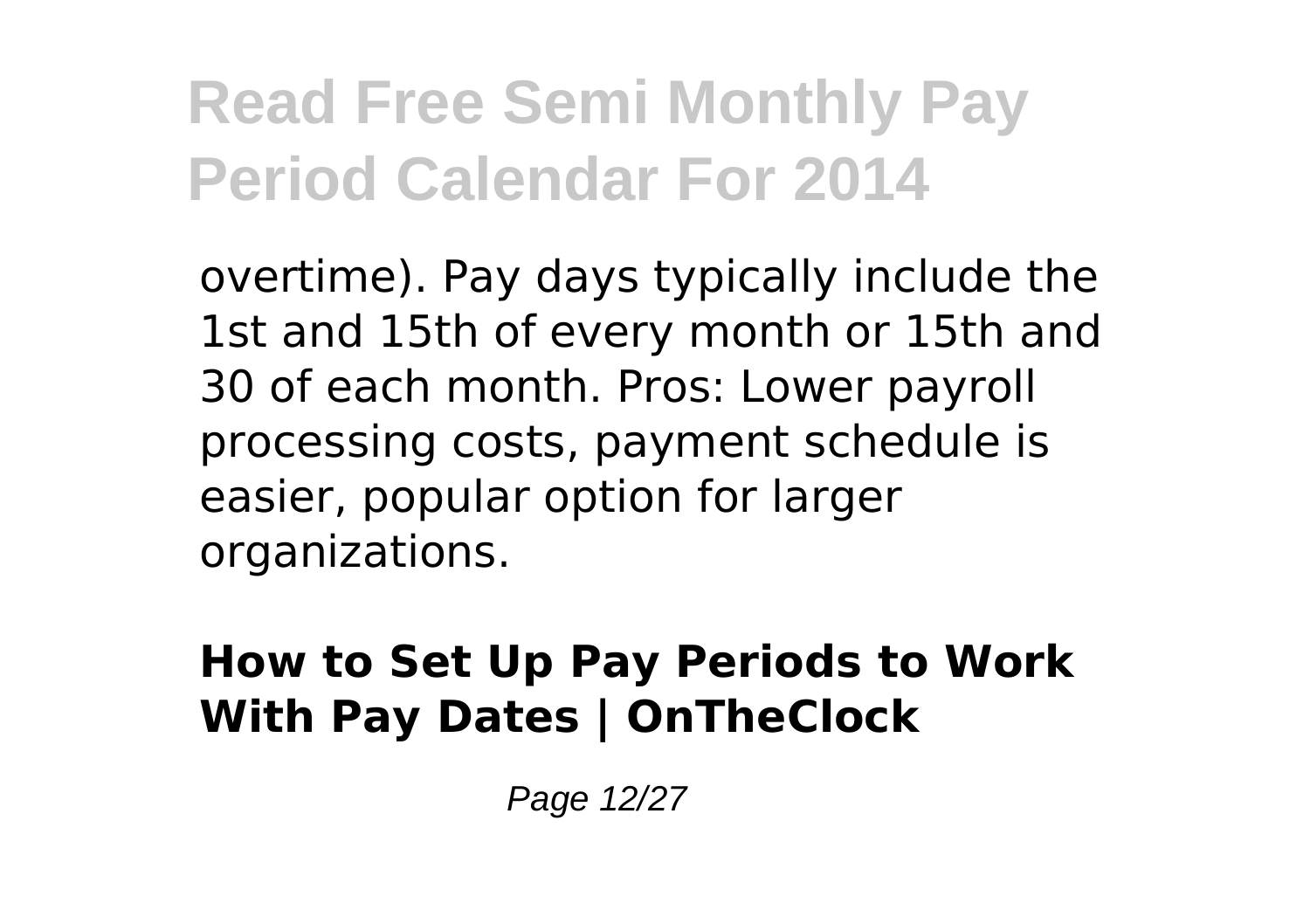Semi-monthly pay is comprised of payroll calculations that take into account all hours worked for a time period that typically runs 13 to 16 days in length. For example, semi-monthly pay each February may include 15 days in the first pay period of the month and only 13 days in the last pay period of the month, equaling 28 days most years.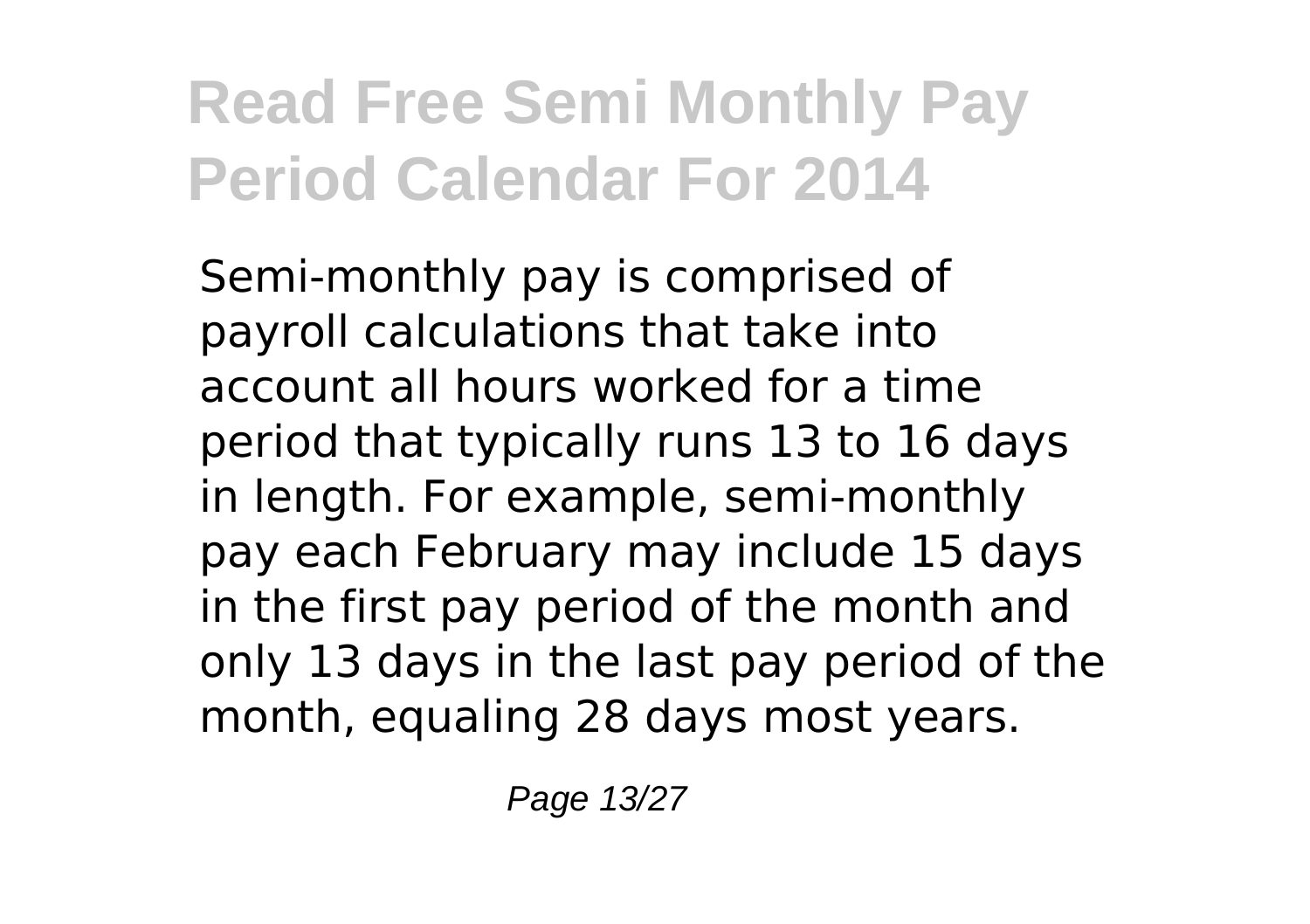#### **Semi-Monthly Pay: Definition & When to Offer [+Pros & Cons]** Accounting/Pay Period Calendar FY 2021: 204 KB: AD-1103: Accounting/Pay Period Calendar FY 2020: 694 KB: AD-1103: Accounting/Pay Period Calendar FY 2019: 681 KB: AD-1103: Accounting/Pay Period Calendar FY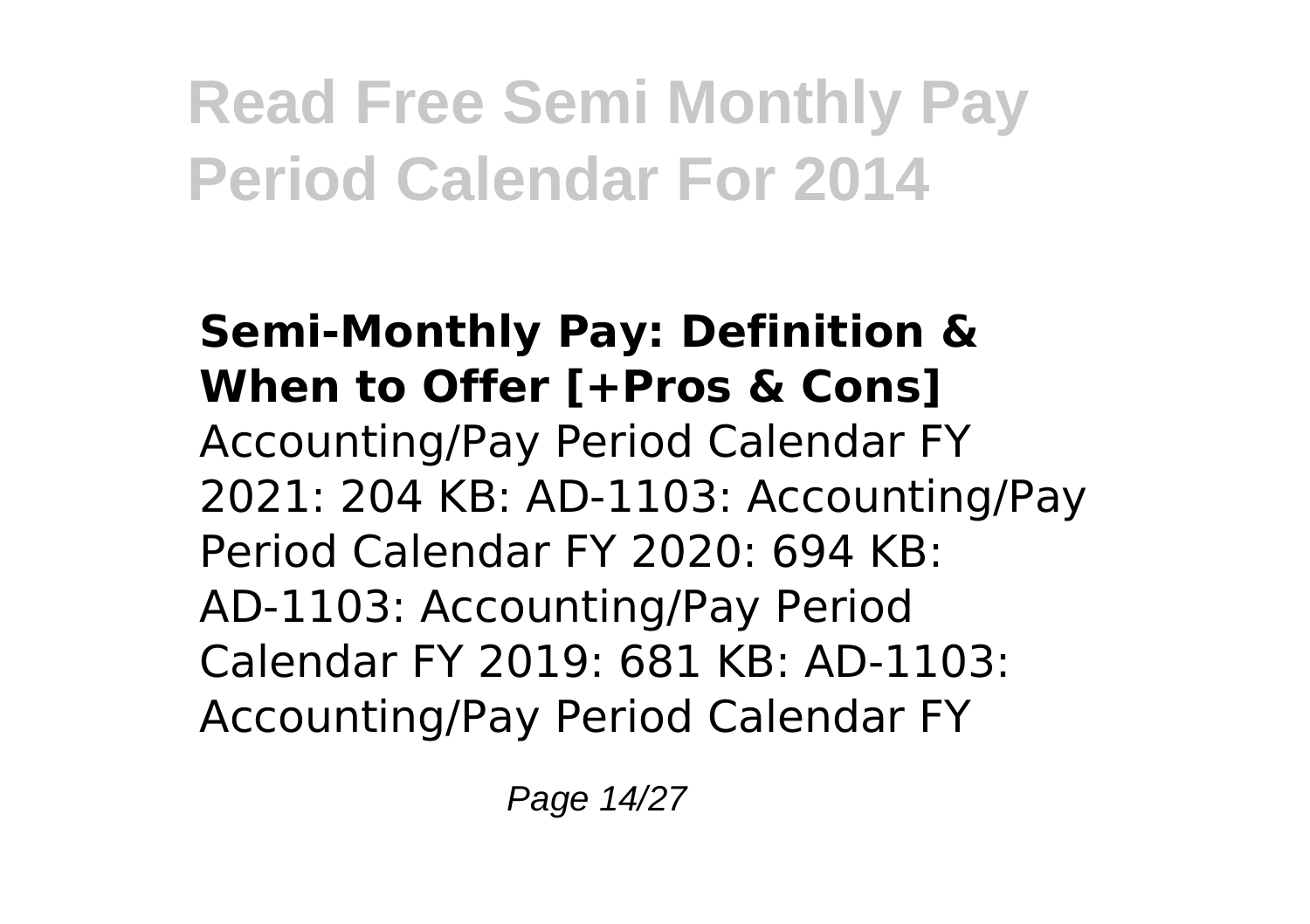2018: 670 KB: AD-1103: Accounting/Pay Period Calendar FY 2017: 710 KB: AD-1103: Accounting/Pay Period Calendar FY 2016: 649 KB: AD-1103 ...

### **Pay Period Calendars | National Finance Center**

Use the "Add by URL" function to import an ICS file of the GSA Payroll Calendar to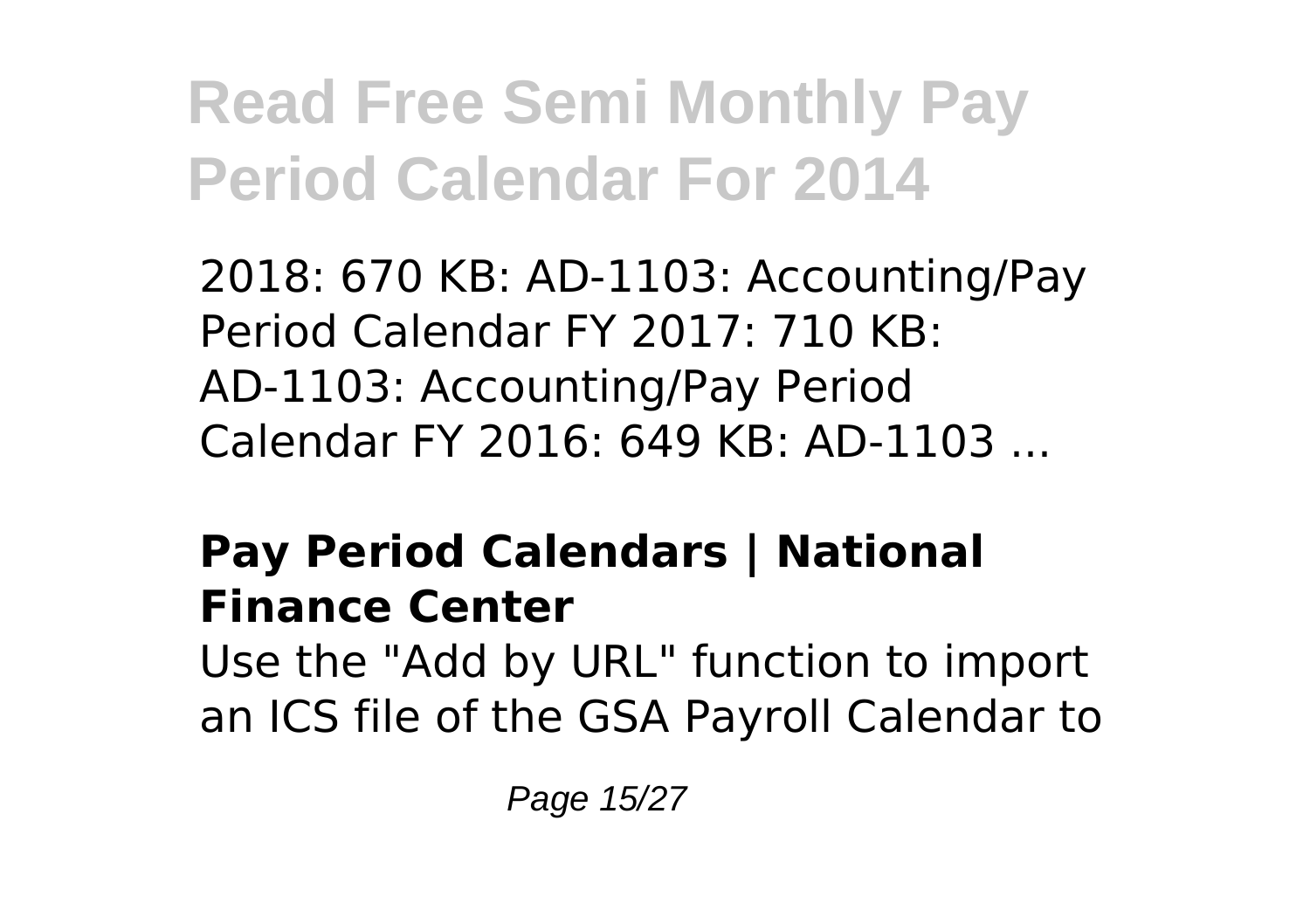your Google Calendar. Follow these instructions Word [DOC - 632 KB] or PDF [PDF - 402 KB] with step-by-step screenshots. CONTACTS GSA Payroll Services Branch Hours of Operation: 9 AM - 5:30 PM EST 844-303-6515 kcpayroll.finance@gsa.gov ...

### **Payroll Calendars | GSA**

Page 16/27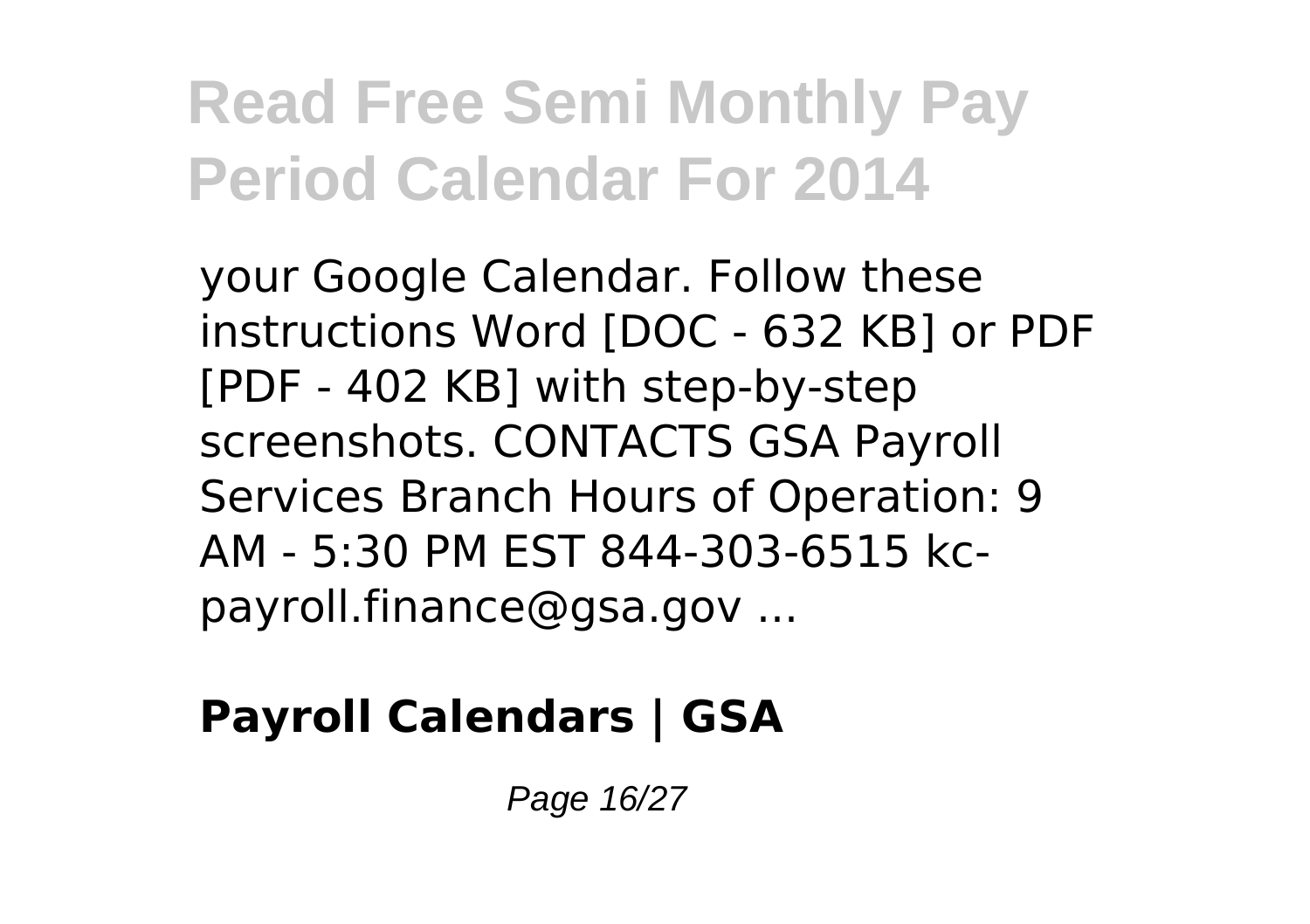200 N. Main Street, Suite 300 Los Angeles, CA 90012 213.978.7200 Phone 213.978.7211 Fax

### **Payroll Calendar – Los Angeles City Controller Ron Galperin**

Downloadable Semi-Monthly Payroll Calendar Hourly employees are paid on semi-monthly basis as listed per the

Page 17/27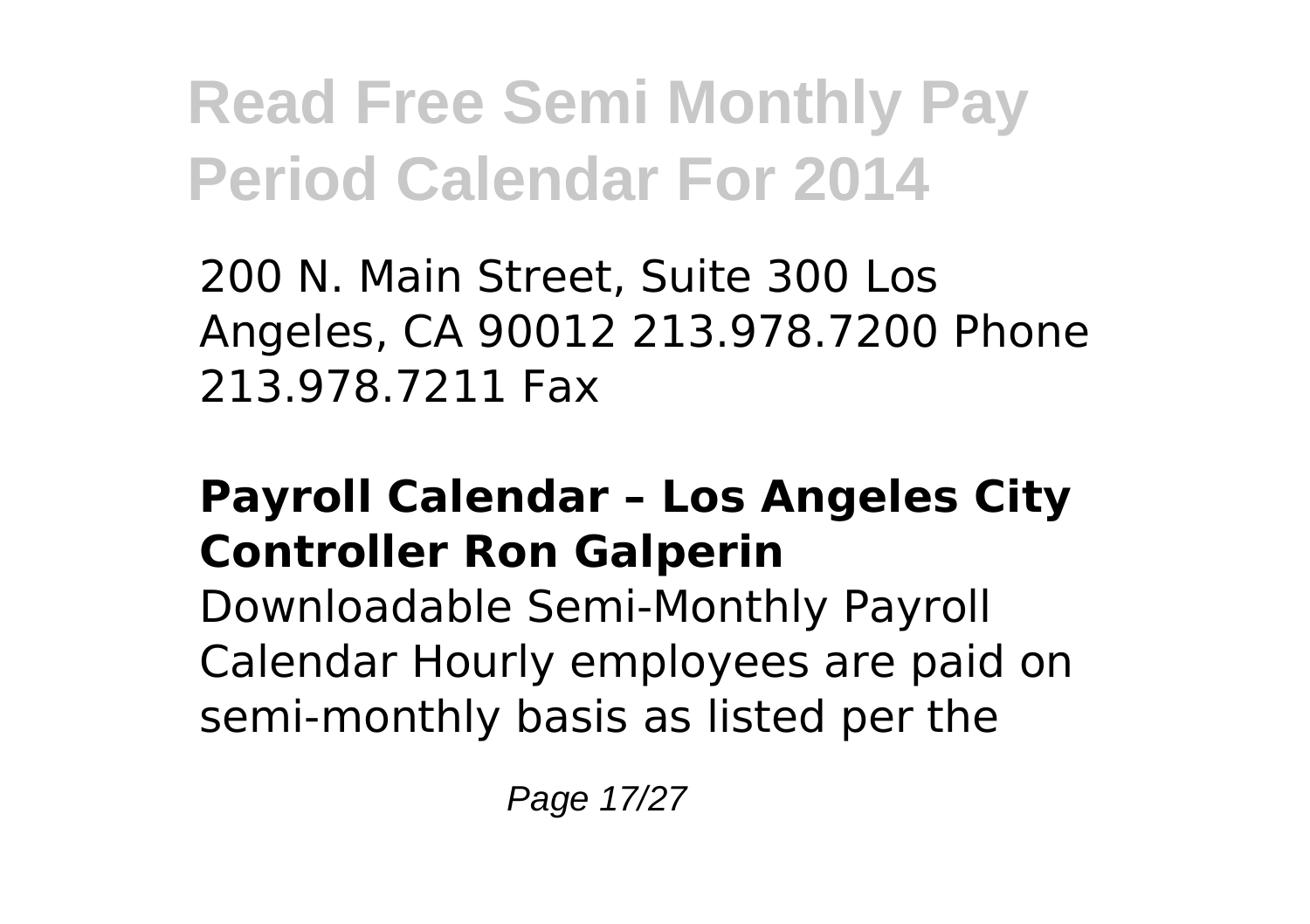schedule below. Note: Hourly employees must submit their timesheet according to the Timesheet Deadline Schedule to have their hours processed in time for payroll processing.

### **Payroll Calendars & Timesheet Deadlines | Payroll ...**

...hhs payroll calendar 2020 semi

Page 18/27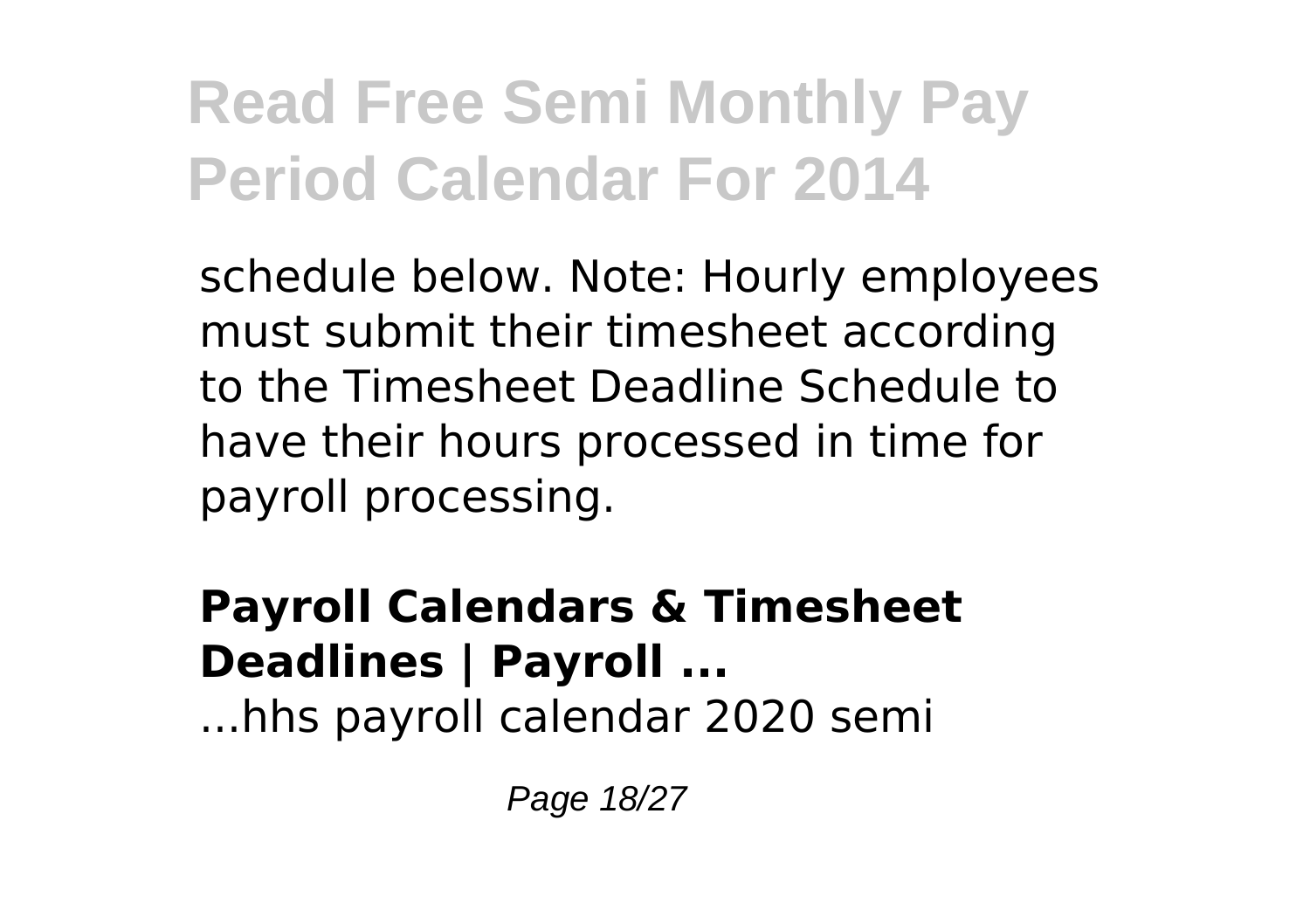monthly pay schedule fsc payroll calendar 2020 2020 payroll calendar federal government 2020 pay period calendar federal employees va pay period calendar 2020 cra …

#### **2020 Semi Monthly Payroll Calendar Template Excel ...**

Semi-monthly payments take place two

Page 19/27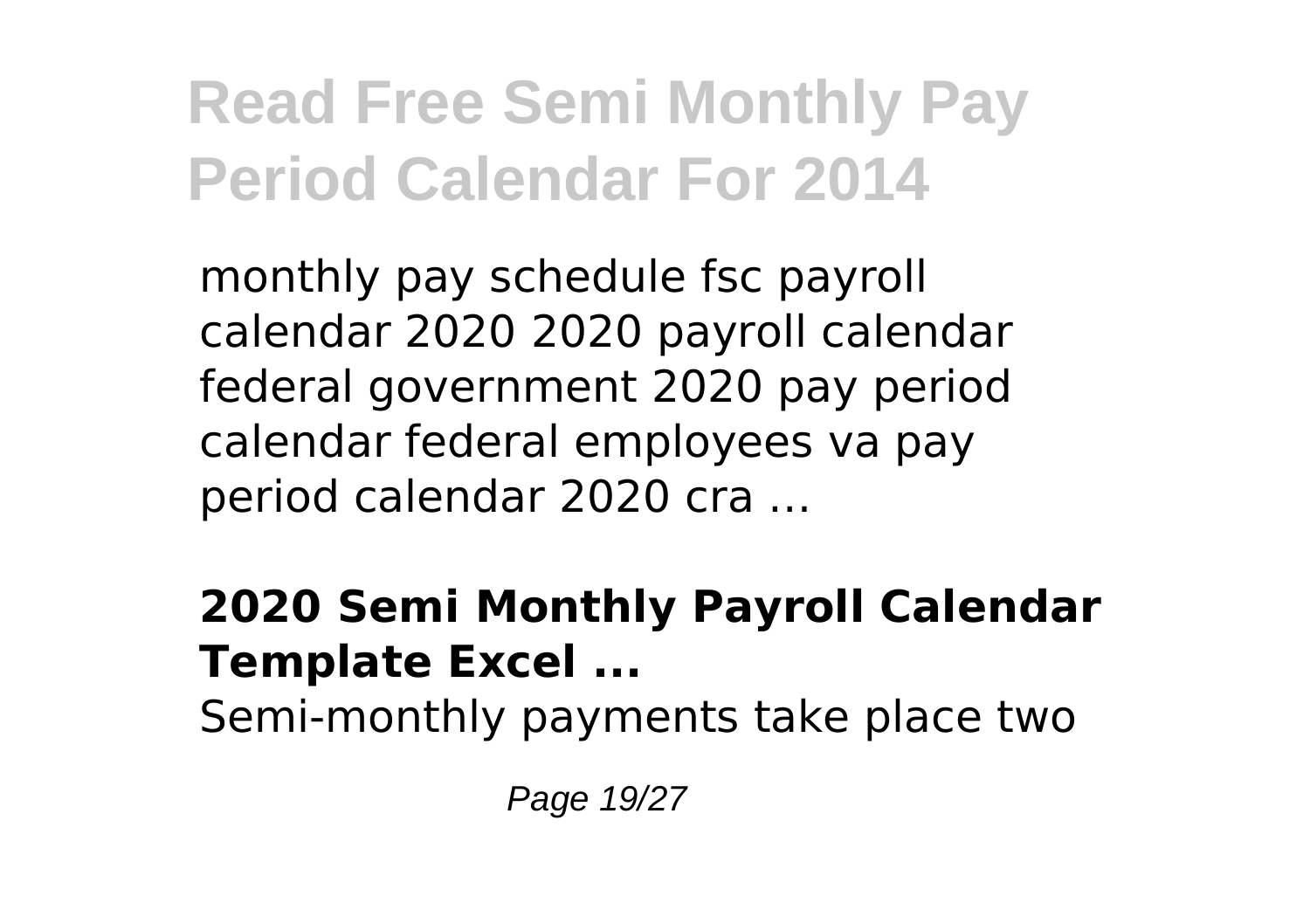times monthly. The payroll calendar design template points out all of the paydays for the total. It discusses submission due date for Pay-roll paper types for every single payment cycle in addition to permission due date for authorization of digital payroll kinds.

### **Payroll Calendar 2020 | Weekly,**

Page 20/27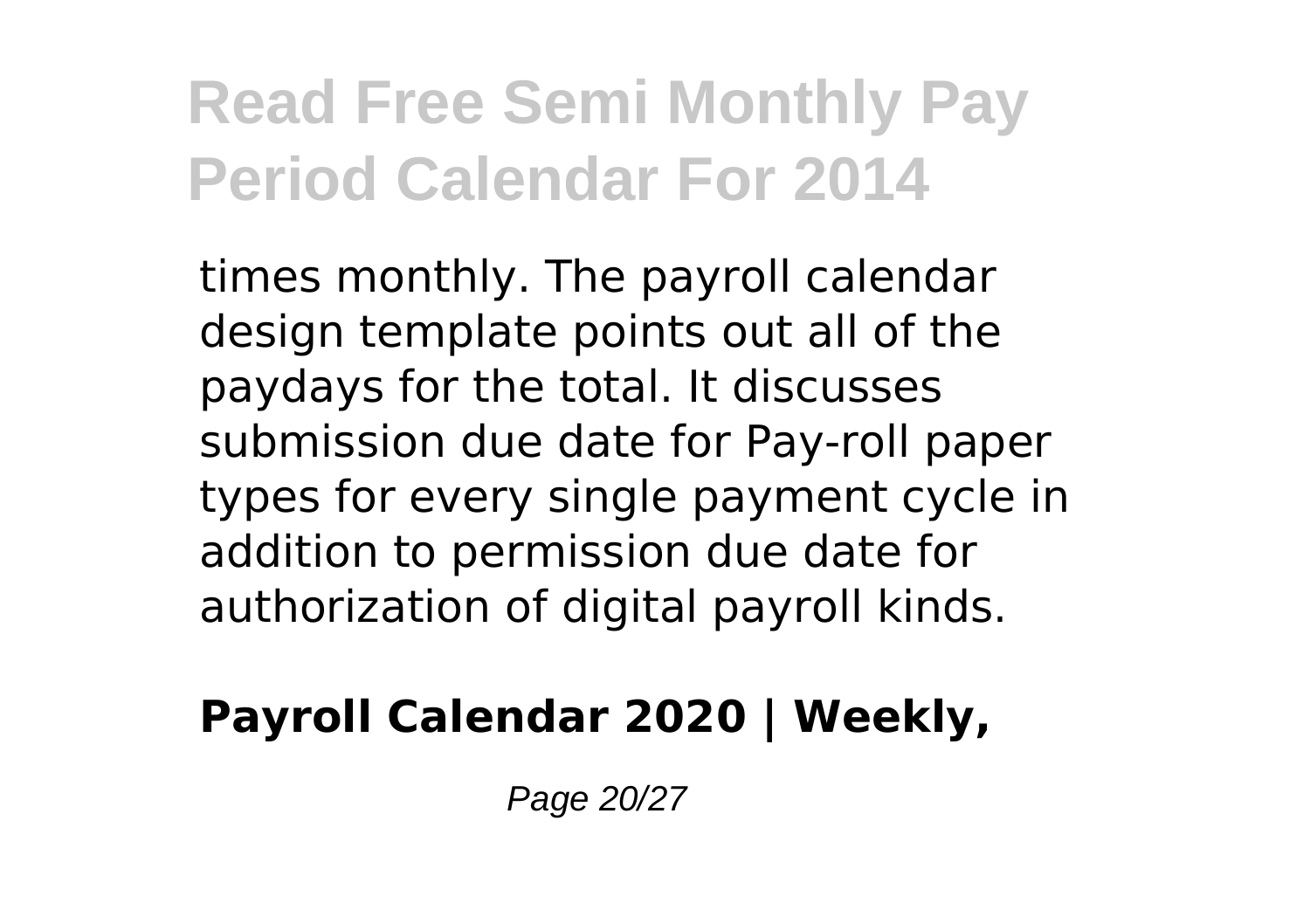### **Biweekly, Semi-Monthly ...**

For both reasons you should know your employee's daily rate. Divide the gross semi-monthly salary for a full pay period by the number of calendar days in that pay period. A semi-monthly gross pay of \$2,000 equates to a daily rate of \$133.33 in a pay period with 15 days. In a pay period with 16 days, the daily rate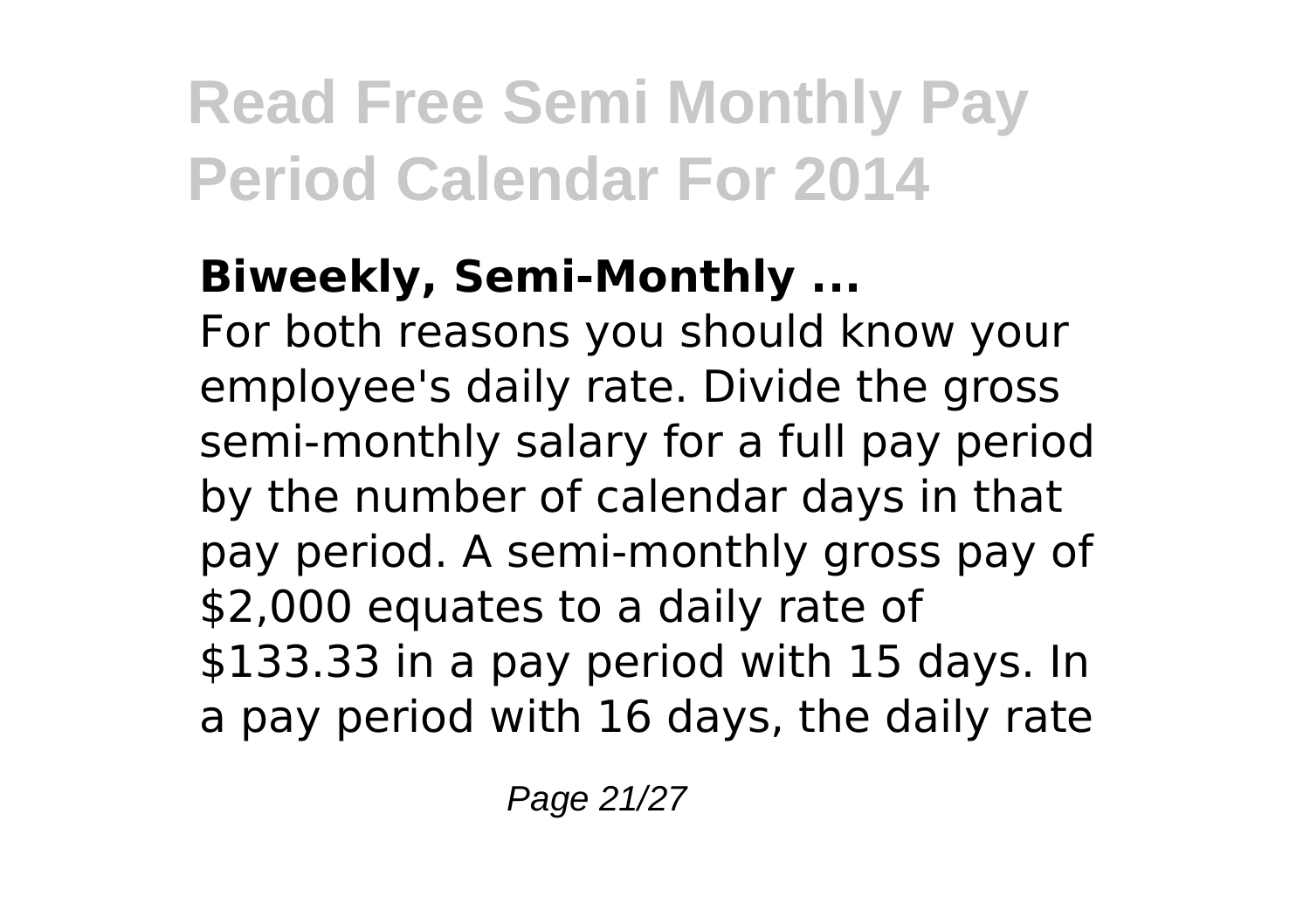would be \$125.

### **How to Calculate a Semi-Monthly Payroll | Bizfluent**

Semi-monthly Pay Period Described Similar to a bi-weekly pay period, in a semi-monthly pay period employees are paid twice monthly. Unlike a bi-weekly pay period, the semi-monthly period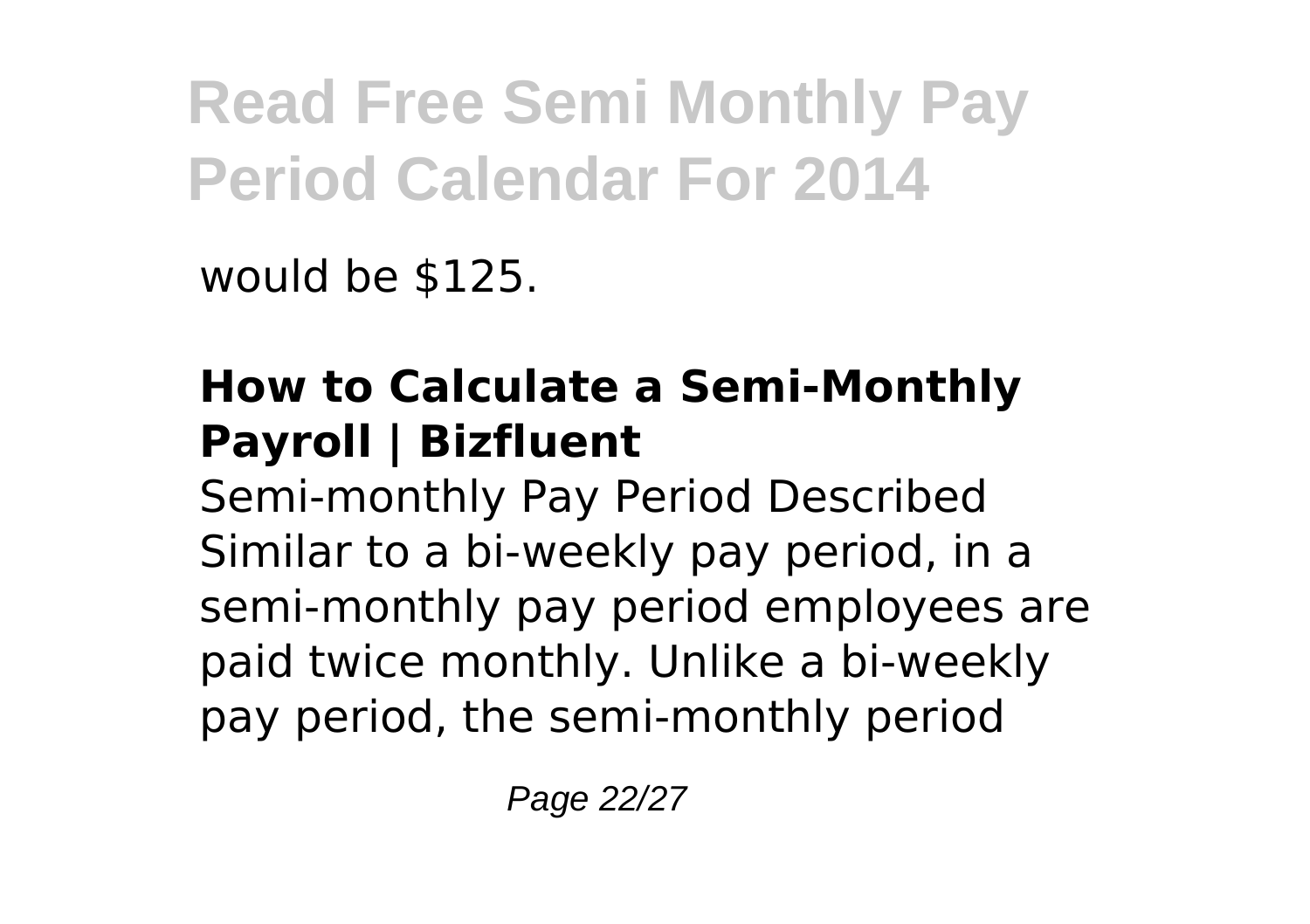uses a fixed end date, roughly in the middle of the month (e.g. the 15th or 16th of the month), to mark the end of the pay period.

### **Semi-monthly Pay Period – Timesheet Mobile**

It is a combined payroll calendar template mentioning pay dates for a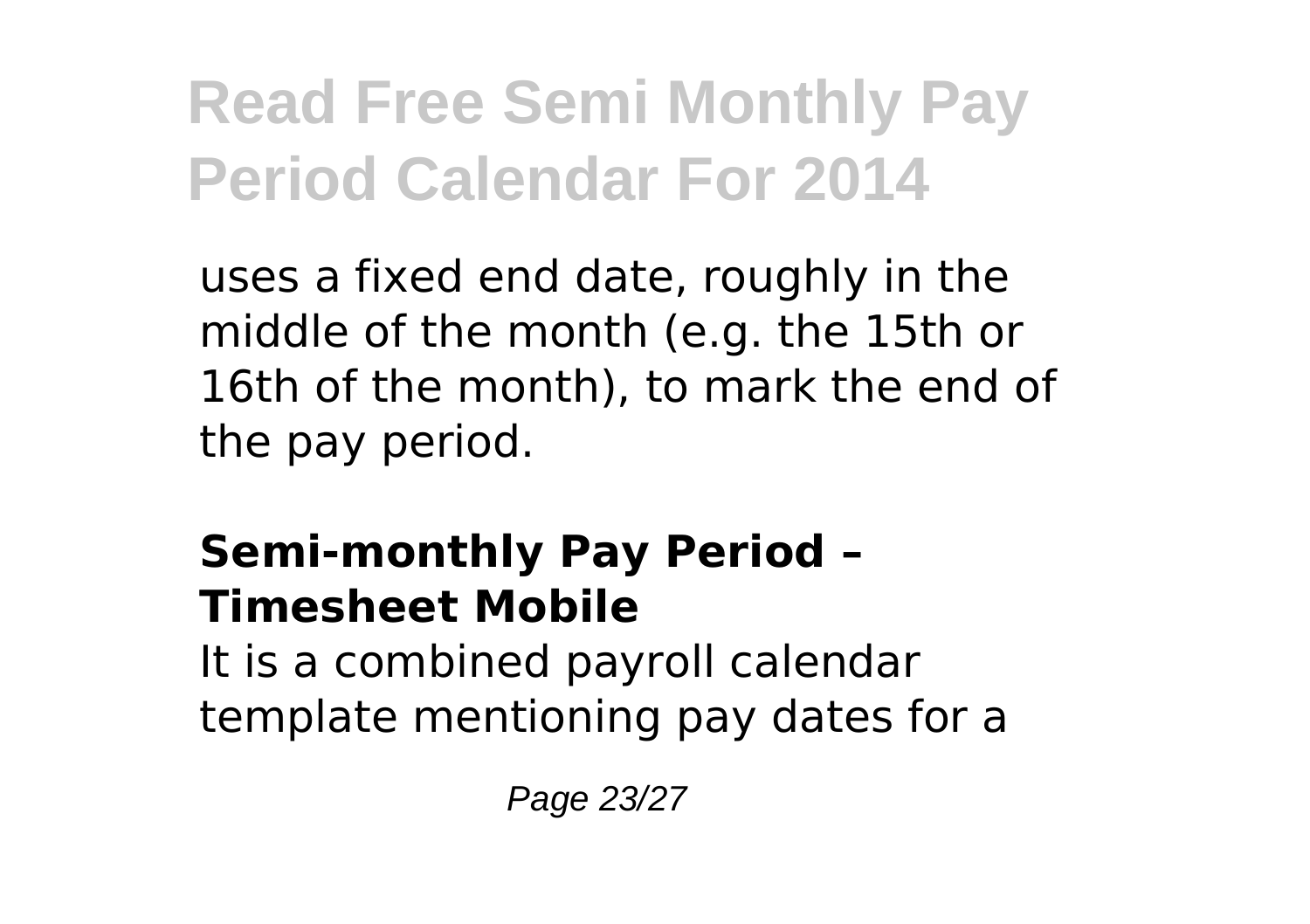complete fiscal period for different payroll schedules – monthly, biweekly, and semimonthly. The templates mention the start and end date for every payroll schedule along with Retro and Oracle LD Schedule deadline.

#### **Payroll Calendar Template - 10+ Free Excel, PDF Document ...**

Page 24/27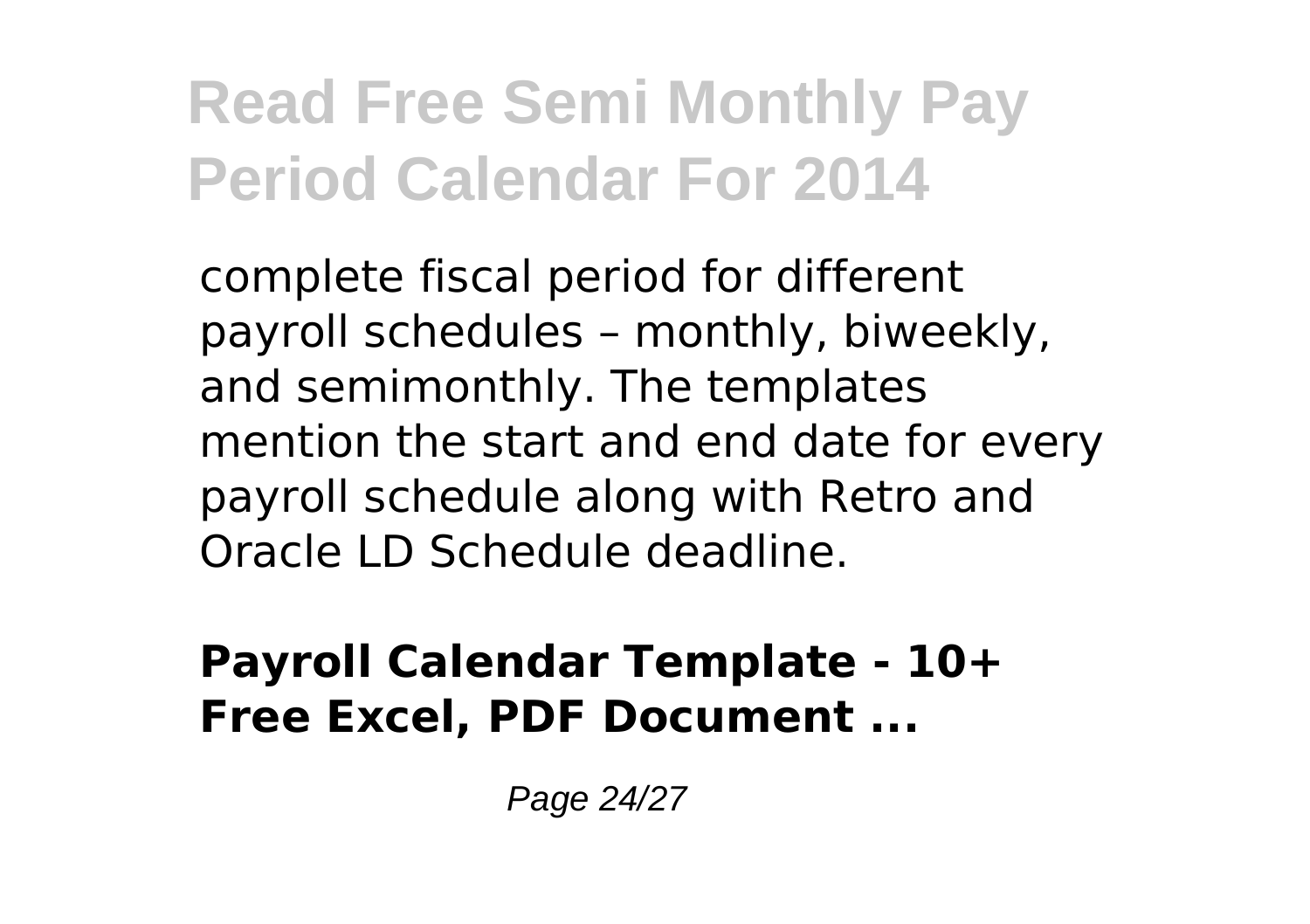Assume your business runs payroll semimonthly. You receive the PPP funds on May 4 and your normal semi-monthly pay period covers May 1 through May 15 wages. In this scenario, you reopened your practice on May 18. Your default CP would be May 4 through June 28.

#### **The Alterative Payroll Covered**

Page 25/27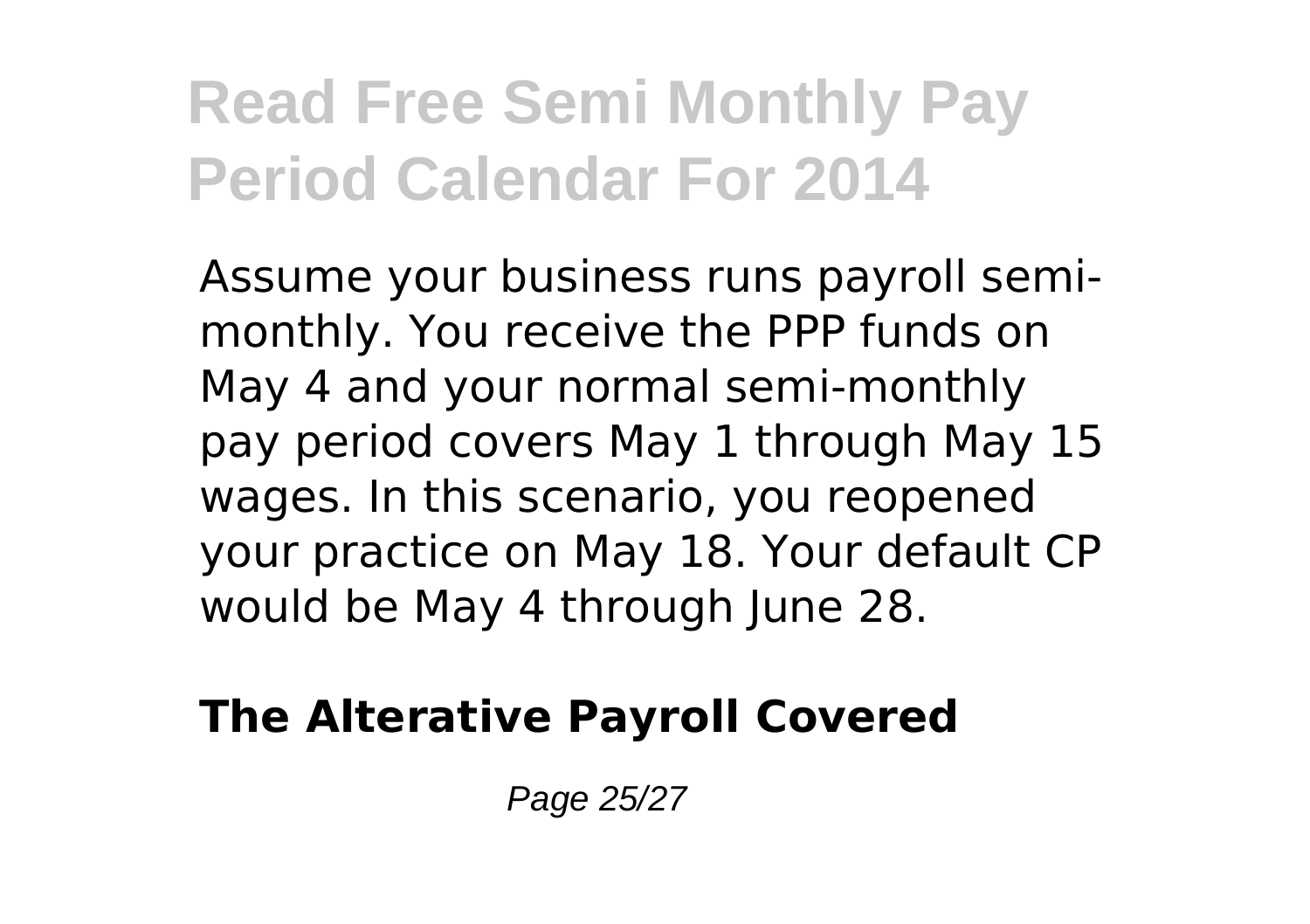### **Period (APCP) under the PPP** Semi-monthly pay periods run from the 1st of the month through the 15th, and from the 16th through the end of the month. This can be challenging to administer because your pay periods no longer ...